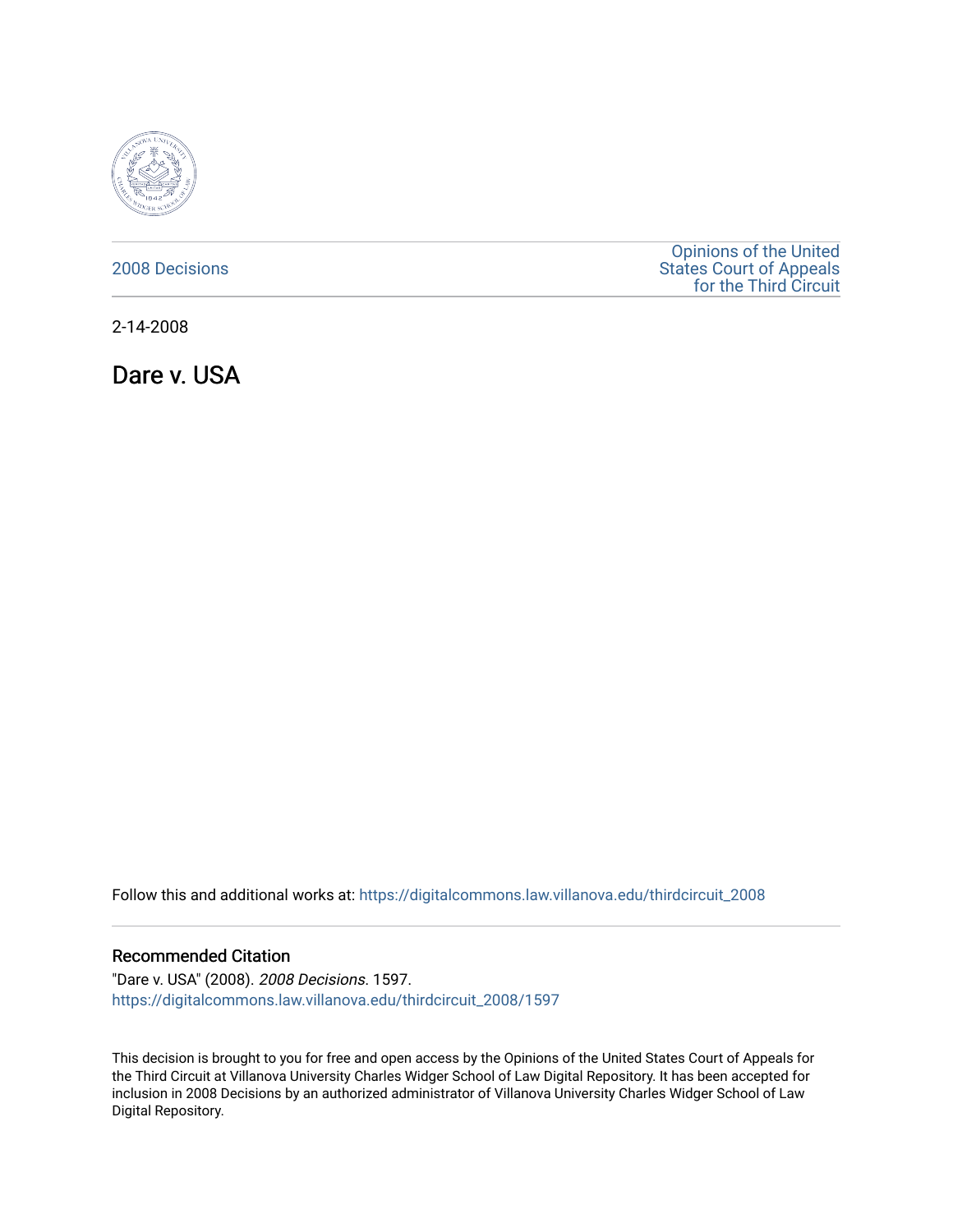#### **BLD-68 NOT PRECEDENTIAL**

# UNITED STATES COURT OF APPEALS FOR THE THIRD CIRCUIT

No. 07-3217

### JOHN DARE,

Appellant,

v.

UNITED STATES OF AMERICA; JAMES F. SHERMAN, Warden, FCI McKean, Pennsylvania; DEANNA TRONETTI, Unit Manager, FCI McKean Pennsylvania; ROBERT A. FAIR, Case Manager, FCI McKean, Pennsylvania; STEVEN BRUNSON, Analyst, US Parole Commission, 5550 Friendship Boulevard, Chevy Chase, Maryland

> On Appeal from the United States District Court for the Western District of Pennsylvania (D.C. Civil No. 06-cv-00115) District Judge: Honorable Sean J. McLaughlin

\_\_\_\_\_\_\_\_\_\_\_\_\_\_\_\_\_\_\_\_\_\_\_\_\_\_\_\_\_\_\_\_\_\_\_\_

Submitted on a Motion for Summary Affirmance and for Possible Dismissal Pursuant to 28 U.S.C. § 1915(e)(2)(B) November 29, 2007

\_\_\_\_\_\_\_\_\_\_\_\_\_\_\_\_\_\_\_\_\_\_\_\_\_\_\_\_\_\_\_\_\_\_\_\_

Before: McKEE, RENDELL and SMITH, Circuit Judges

(Opinion filed: February 14, 2008 )

### OPINION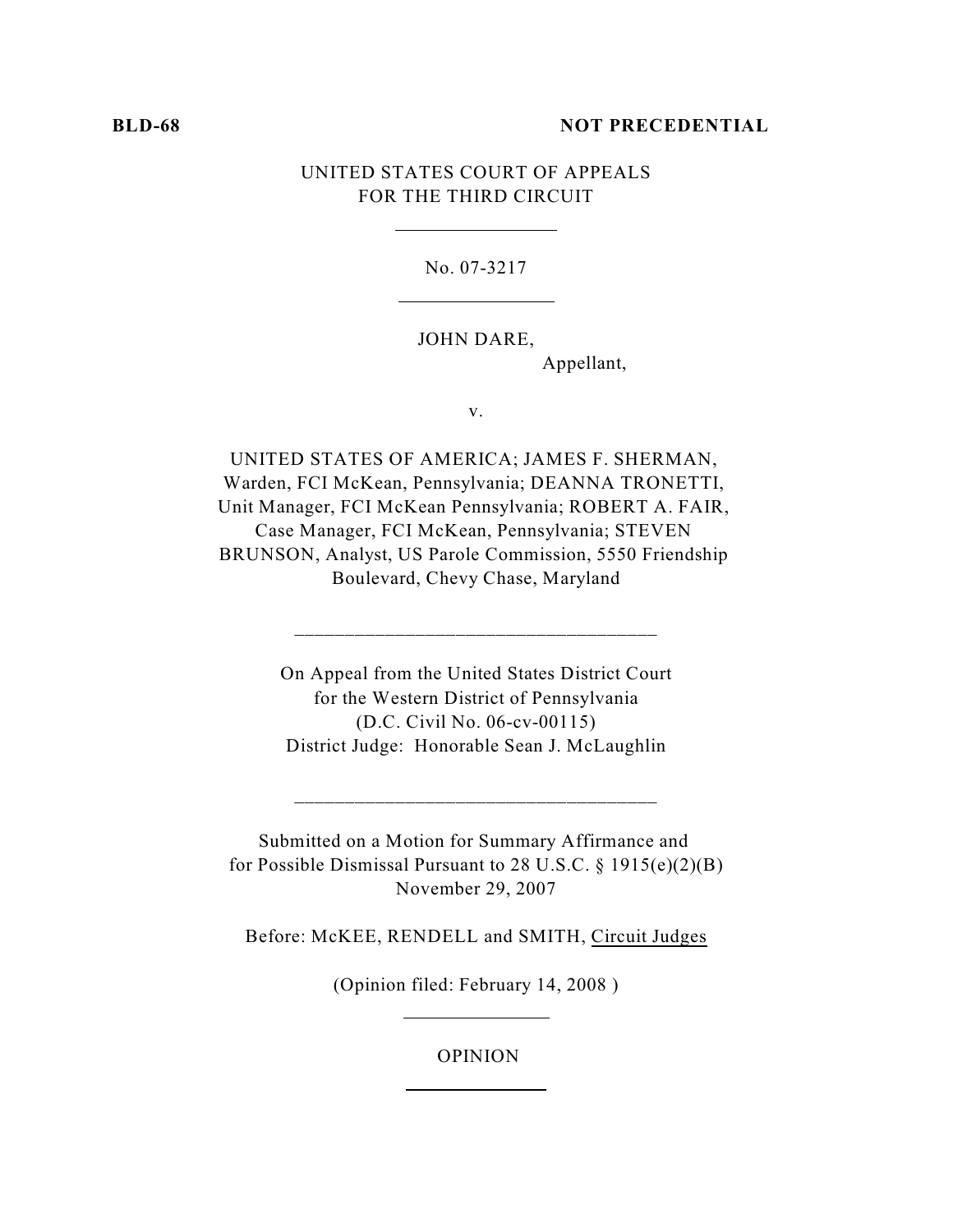### PER CURIAM

Appellant John Dare, a federal prisoner incarcerated at the Federal Correctional Institution at McKean in Bradford, Pennsylvania ("FCI-McKean"), filed a combined civil rights/Federal Tort Claims Act ("FTCA") action<sup>1</sup> in United States District Court for the Western District of Pennsylvania, alleging that he was confined in prison more than 20 months past his parole eligibility date.<sup>2</sup> Dare sued the United States of America, certain FCI-McKean officials and employees, and an employee of the United States Parole Commission, alleging that both staff at FCI-McKean and the Parole Commission provided inaccurate information regarding his past criminal history, specifically, a dismissed 1973 juvenile conviction for Carnal Knowledge, in an attempt to deny him parole. Staff knew the information was false and provided it in retaliation for his having exercised his constitutional rights.

The defendants moved to dismiss the complaint, or, in the alternative, for summary judgment. Dare opposed this motion and also filed a motion to amend the complaint. The Magistrate Judge submitted a Report and Recommendation, recommending that the motion be granted to the extent of the civil rights and FTCA counts, that the complaint be dismissed as frivolous to the extent of the retaliation count, and that the motion to amend be denied as futile. In an order entered on June 21, 2007, the District Court, after

 $<sup>1</sup>$  See Bivens v. Six Unknown Named Agents of Fed. Bureau of Narcotics, 403 U.S.</sup> 388 (1971), and 28 U.S.C. § 2671 et seq.

 $2$  Dare was serving a 45-year term of imprisonment for second degree murder.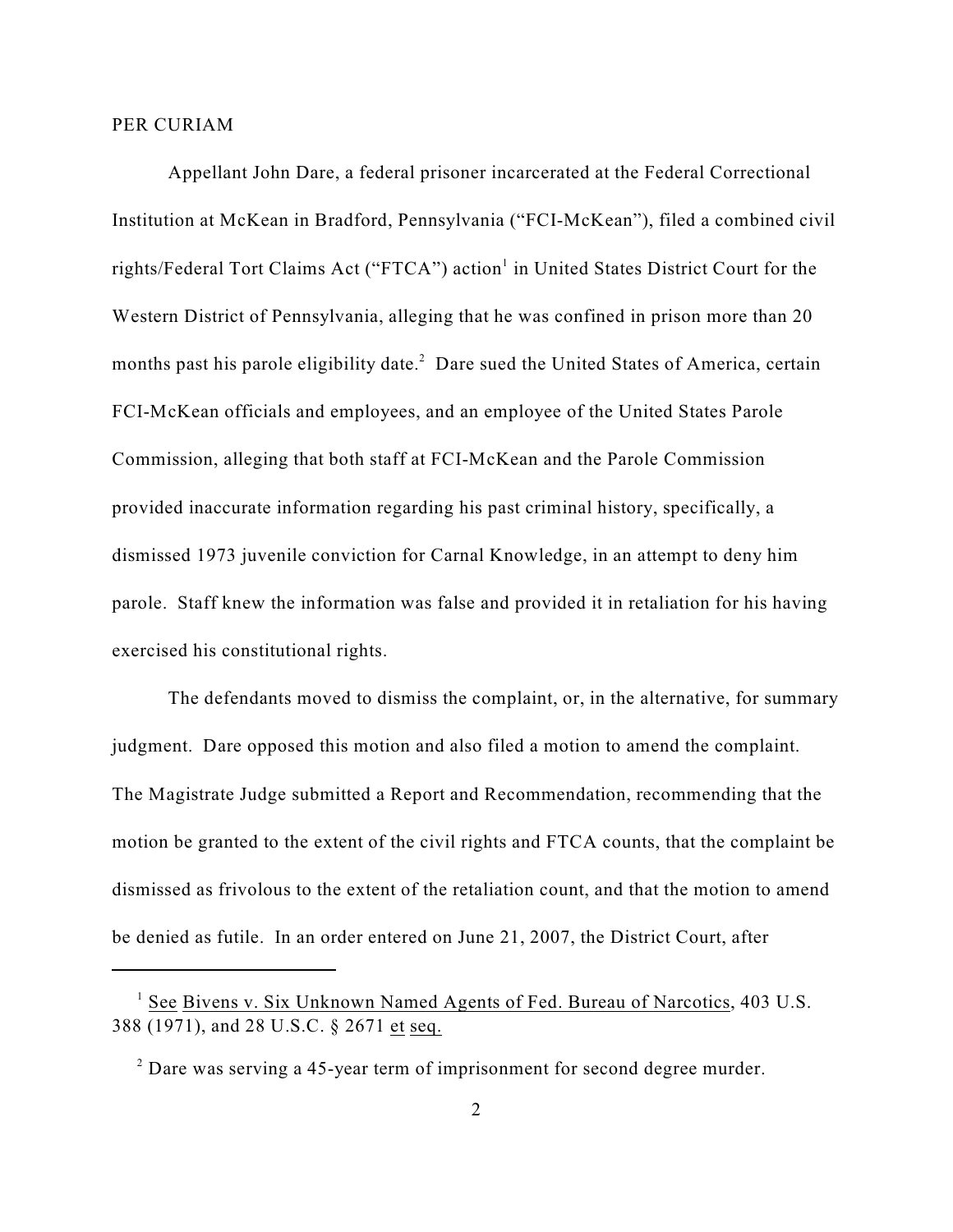engaging in de novo review of the parties' submissions, granted the defendants' motion, dismissed the retaliation count under 28 U.S.C. §§ 1915(e)(2) and 1915A, and denied Dare's motion to amend his complaint. Thereafter, Dare sought and obtained additional time to file Objections, but instead of doing so, he filed a notice of appeal.

Our Clerk advised the parties that we might act summarily to dispose of this appeal, see Third Cir. LAR 27.4 and I.O.P. 10.6, and asked for responses to the question of the Court's jurisdiction in view of the extension to file Objections granted by the District Court. The appellees responded by moving for summary affirmance. Dare responded by opposing summary dismissal, and by submitting a motion for appointment of counsel on appeal. He also, in separate submissions, asked the Court to assume jurisdiction over the appeal.

We have jurisdiction under 28 U.S.C.  $\S$  1291.<sup>3</sup> We will summarily affirm the order of the District Court granting the defendants' motion, dismissing the retaliation claim as frivolous, and denying Dare's motion to amend, because it clearly appears that no substantial question is presented by this appeal.  $3<sup>rd</sup>$  Cir. LAR 27.4 and I.O.P. 10.6. The District Court held that Heck v. Humphrey, 512 U.S. 477 (1994), barred both the Bivens and FTCA counts because Dare had failed to show that the duration of his

<sup>&</sup>lt;sup>3</sup> Dare submitted a "Docketing Statement" and "Jurisdiction Memorandum," in which he indicated that he would elect to stand on his notice of appeal. Accordingly, we find that the order is appealable now. Remick v. Manfredy, 238 F.3d 248, 254 (3d Cir. 2001) (citing Borelli v. City of Reading, 532 F.2d 950, 951-52 (3d Cir. 1976) (per curiam)).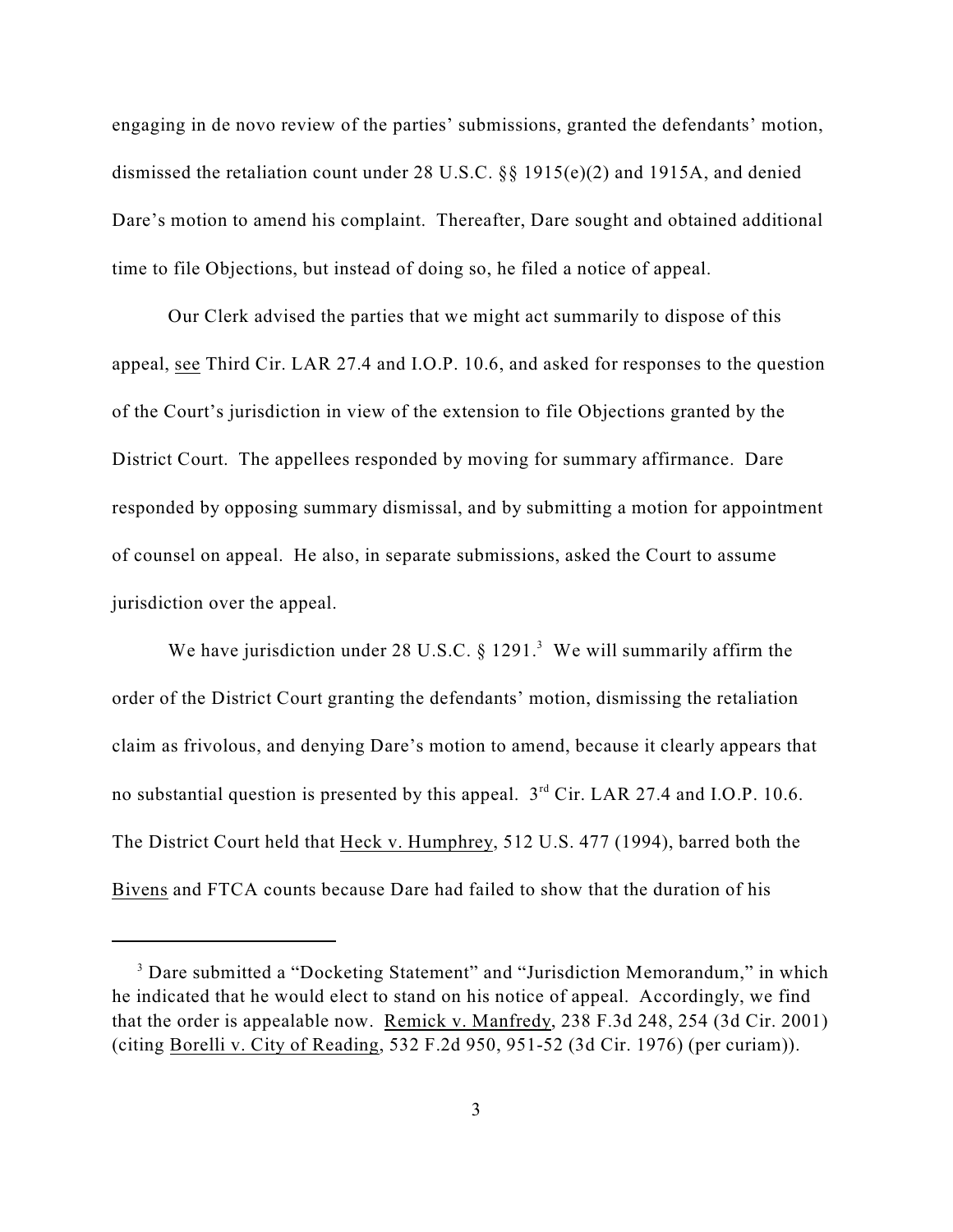sentence had ever been invalidated. We agree. Heck holds that a prisoner's civil rights suit for damages or equitable relief is barred unless he can demonstrate that his conviction or sentence has been invalidated. 512 U.S. at 486-87. Heck's favorable termination rule applies "no matter the target of the prisoner's suit (state conduct leading to conviction or internal prison proceedings) – if success in that action would necessarily demonstrate the invalidity of confinement or its duration." Wilkinson v. Dotson, 544 U.S. 74, 81-82 (2005). See also Edwards v. Balisok, 520 U.S. 641, 646-47 (1997).

Heck applies to Bivens-type actions, see, e.g., Tavarez v. Reno, 54 F.3d 109, 110 (2d Cir. 1995), and we agree with the District Court that Heck bars this action whether brought under Bivens or the FTCA. Heck applies to Dare's particular FTCA action, because a judgment that his prison term had negligently been miscalculated would raise the same problems that led the Supreme Court to hold in Heck that no constitutional civil rights cause of action had accrued. Cf. Erlin v. United States, 364 F.3d 1127, 1133 ( $9<sup>th</sup>$ Cir. 2004) (action under FTCA for negligently calculating prisoner's release date, or otherwise wrongfully imprisoning the prisoner, does not accrue until prisoner has established, in direct or collateral attack on his imprisonment, that he is entitled to release from custody). Dare's habeas corpus case challenging the use of the juvenile conviction, which he filed prior to bringing this action for damages, was unsuccessful. See Dare v.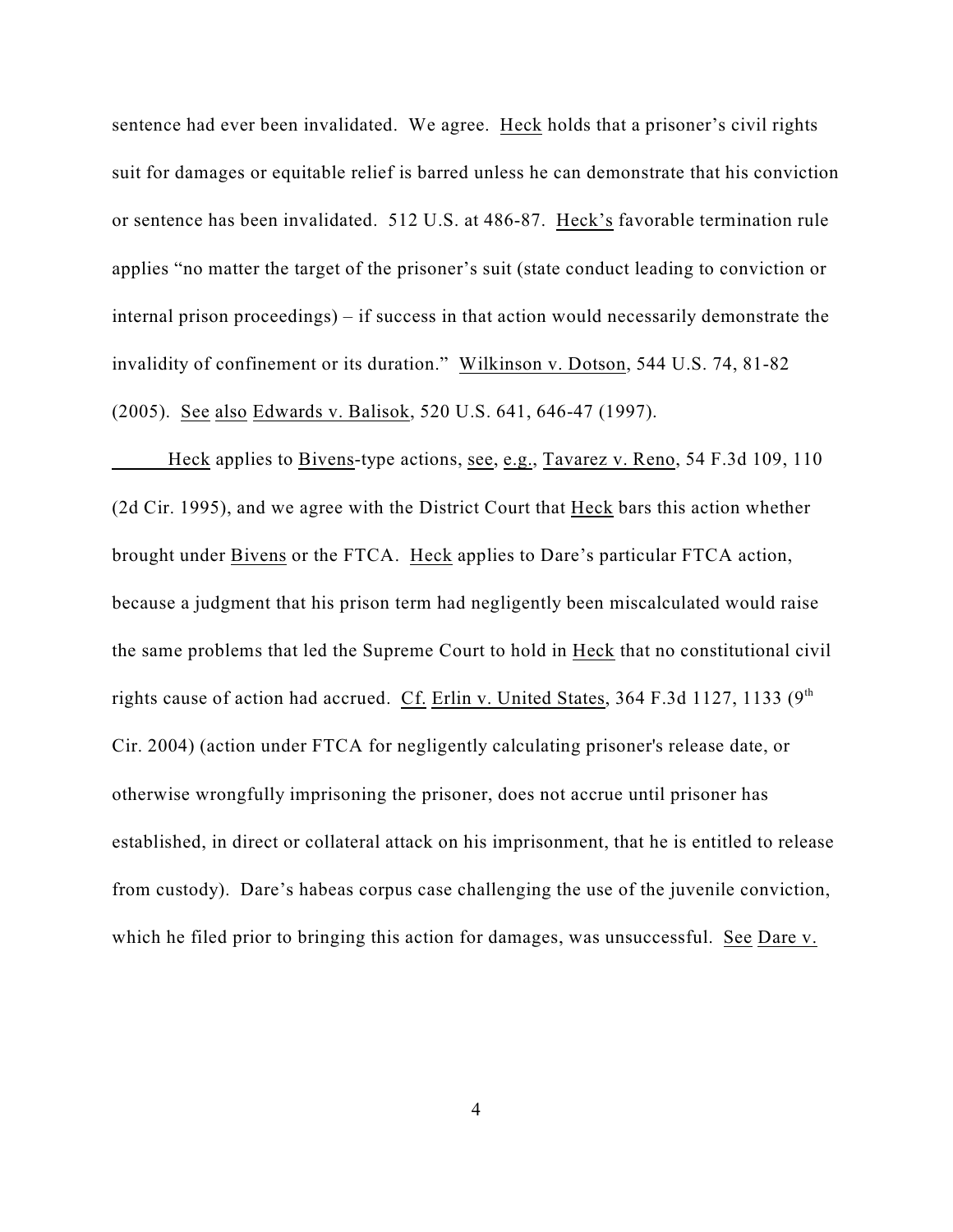U.S. Parole Commission, 212 Fed. Appx. 144 (3d Cir. 2007). $4$  The duration of his confinement has never been declared invalid, and he, therefore, has not satisfied Heck's favorable termination rule.<sup>5</sup>

Finally, the retaliation count is frivolous because Dare did not identify any constitutionally protected conduct that was a substantial or motivating factor in the decision not to release him sooner, see Rauser v. Horn, 241 F.3d 330, 333-34 (3d Cir. 2001). In addition, the District Court properly exercised its discretion to deny the motion

<sup>5</sup> Dare apparently was released on parole during the pendency of this litigation. Because he properly could, and previously did, avail himself of the habeas corpus remedy, Heck applies to him even though he has since been released. See Gilles v. Davis, 427 F.3d 197, 209-10 (3d Cir. 2005) (*Heck* applies to habeas eligible plaintiff). Cf. Powers v. Hamilton County Public Defender Comm'n, 501 F.3d 592, 601-03 (6<sup>th</sup> Cir. 2007) (former prisoner asserting civil rights claim may avoid *Heck* if he is precluded from seeking habeas redress, but is not entitled to such an exception if he could have sought and obtained habeas review while still in prison but failed to do so).

<sup>&</sup>lt;sup>4</sup> Dare filed a petition for writ of habeas corpus under 28 U.S.C. § 2241 in United States District Court for the Western District of Pennsylvania, claiming that use of his juvenile conviction for Carnal Knowledge to deny him parole was arbitrary and capricious, because the conviction had been dismissed. The U.S. Parole Commission filed a response, clarifying that Dare had received a suspended sentence for the Carnal Knowledge conviction and a term of probation, and that, even if the conviction had been expunged (which was not clear), the Commission could properly use the fact of the conviction in setting conditions for Dare's release. The District Court held, and we agreed on appeal, that the Commission could deny parole pending approval of a suitable release plan. An expungement, if it occurred, would not affect the nonpublic record maintained by the Department of Justice, and the Commission had the authority to use information concerning dismissed charges. The Commission's decision to require Dare to reside in a Community Corrections Center upon his release on parole was not arbitrary and capricious in view of Dare's poor parole history, and Dare's own history of escape was the reason why the one CCC potentially willing to accept him would not. Id. at 145- 46.